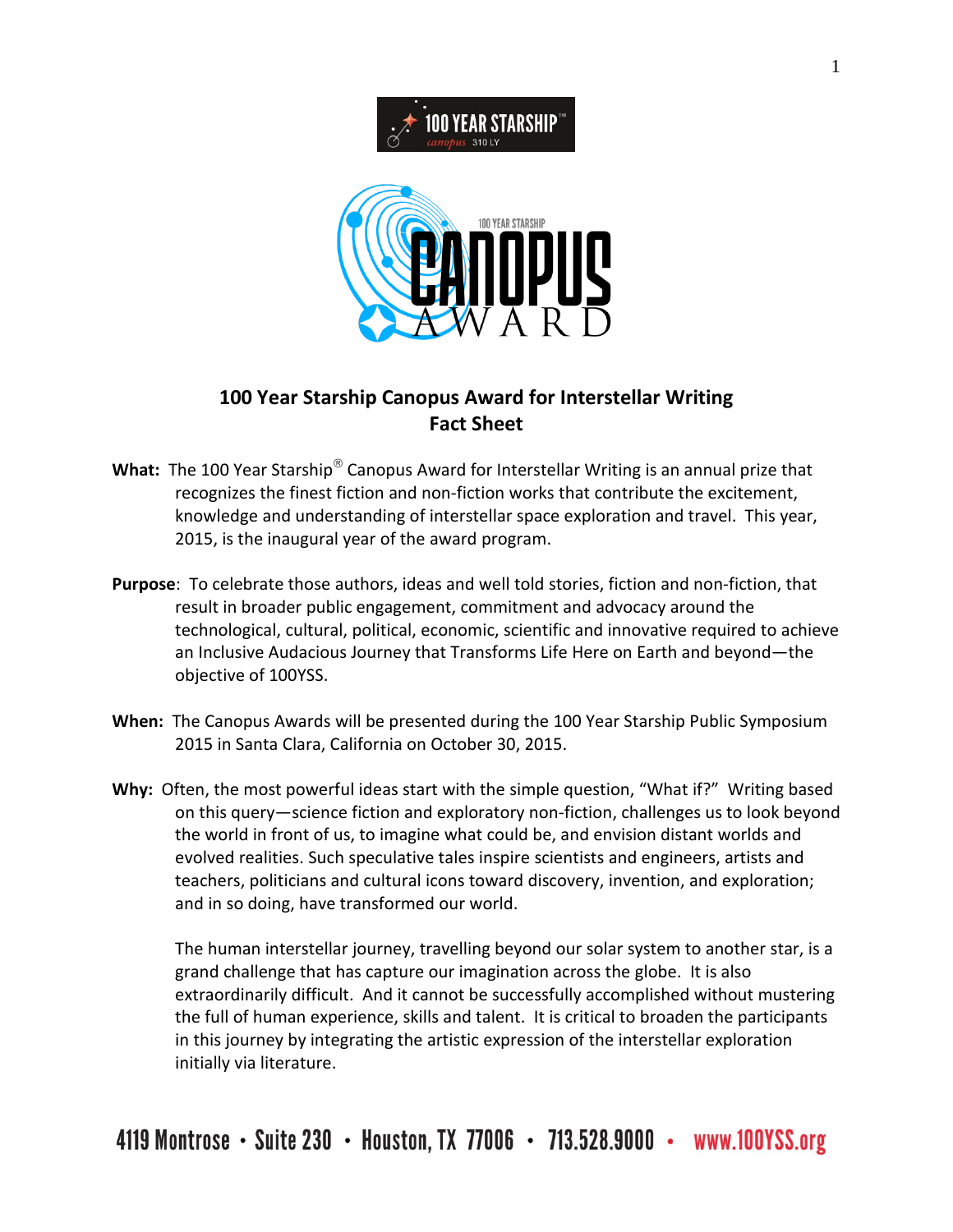100YSS exists to make the capability of human travel beyond our solar system a reality within the next 100 years. 100YSS is dedicated to identifying and pushing the radical leaps in knowledge and technology to achieve interstellar flight, while pioneering and transforming breakthrough applications that enhance the quality of life for all on Earth. 100YSS actively seeks to include the broadest swath of people and human experience in understanding, shaping and implementing this global aspiration. The 100YSS Canopus Award is given to celebrate non-fiction and fiction which explores these same challenges and goals.

**Canopus Awards:** Two awards will be made in two major categories, Previously Published Works of Fiction and Original Works. The details for submission and/or nomination for each award are given below.

**Previously Published Work of Long Form Fiction** award will be given for a work of 40,000 words or more which was previously professionally published.

**Previously Published Work of Short Form Fiction** award will be given to a work between 1,000 and 40,000 words that was previously professionally published.

**Original Short Form Fiction Award** will be given to a between 1,000 to 5,000 words is original, centered on the theme "Finding Earth 2.0" as defined by 100YSS and has not been published anywhere previously.

**Original Short Form Non-Fiction Award** will be given to a between 1,000 to 5,000 words is original, centered on the theme "Finding Earth 2.0" as defined by 100YSS and has not been published anywhere previously.

**About the Theme**: *"Finding Earth 2.0":* Both the process of definitively finding and the actual indisputable discovery of an exoplanet capable of supporting Earth-evolved or terran life—an Earth analog or Earth 2.0 so to speak—will be game changers. 100 Year Starship (100YSS) considers the process and the discovery itself integral parts of the phenomenon "Finding Earth 2.0."

Finding Earth 2.0 has profound implications for technology, knowledge and systems across the spectrum of human skills and capacities as well as experiences and perspectives on the future.

**Submissions and Nominations:** The public may nominate works via links on the 100YSS website or http:/[/www.bit.ly/canopusaward.](http://www.bit.ly/canopusaward) The window is open for nominations and submissions from July 28 through August 31, 2015. Details on the format for submission are available at [http://100yss.org/initiatives/canopusaward.](http://100yss.org/initiatives/canopusaward)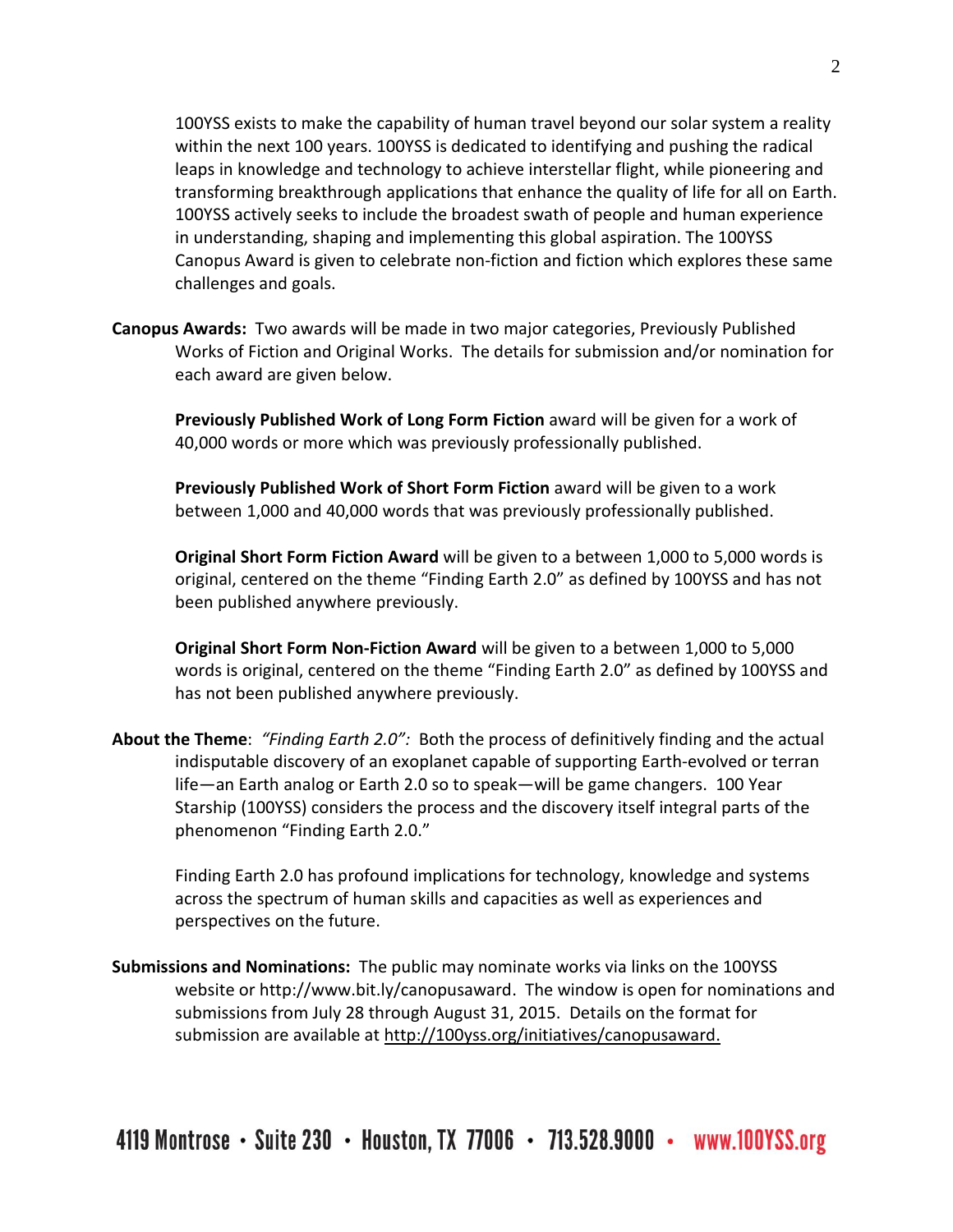- **How to Participate:** Submissions and nominations are currently being accepted for both original works and previously professionally published works. The window for submissions and nominations close August 31, 2015.
- **The Award:** Winners will receive a stunning crystal a gold award, complementary attendance at three 100YSS Public Symposia, three year professional membership to 100YSS among other prizes.
- **Judging:** There is open nomination for Published Works. Judging will be done by a panel selected of scientists, writers, cultural influencers, and subject matter experts. Writing will be assessed on incorporation and presentation of the concept of interstellar exploration, excellent execution, delineation of plot, themes, characters, mood and information as appropriate. While speculative ideas are encouraged, authors are encouraged to build upon or around whenever possible science and physical realityeven if those currently are extrapolated upon or disputed in the writing (which we also encourage). Plots with significant components of interstellar exploration, research, and/or travel that focus on pushing radical leaps in knowledge and technology while pioneering and transforming breakthrough applications to enhance the quality of life for all on Earth are welcomed.

The works are also encouraged to integrate major pillars of 100 Year Starship's mission: Audacious, Resilience, Inclusion, Enhancing Quality of Life, Discipline, Energy, and Knowledge.

**The Name of the Award:** *Canopus* is the star on the 100YSS logo and links humanity's past, present and fantasy. Canopus, also called Alpha Carinae, is the second brightest star in the night sky. For millennia, its position in the sky heralded planting seasons for people of the Rift Valley and from the Bedouin of the Sinai to the Maori of New Zealand to the deep space probes like Voyager, Canopus has been used for navigation. The famous fictional planet Arrakis of the novel "Dune" is the third planet orbiting Canopus. That planet is the only source of "spice" in the universe—the substance that makes interstellar space travel possible in Frank Herbert fictional worlds.

**Contact: Stephanie Hornback/Cynthia Carway Carway Communications, Inc.** [CarwayNY@aol.com](mailto:CarwayNY@aol.com) 212.378.2020

4119 Montrose • Suite 230 • Houston, TX 77006 • 713.528.9000 • www.100YSS.org